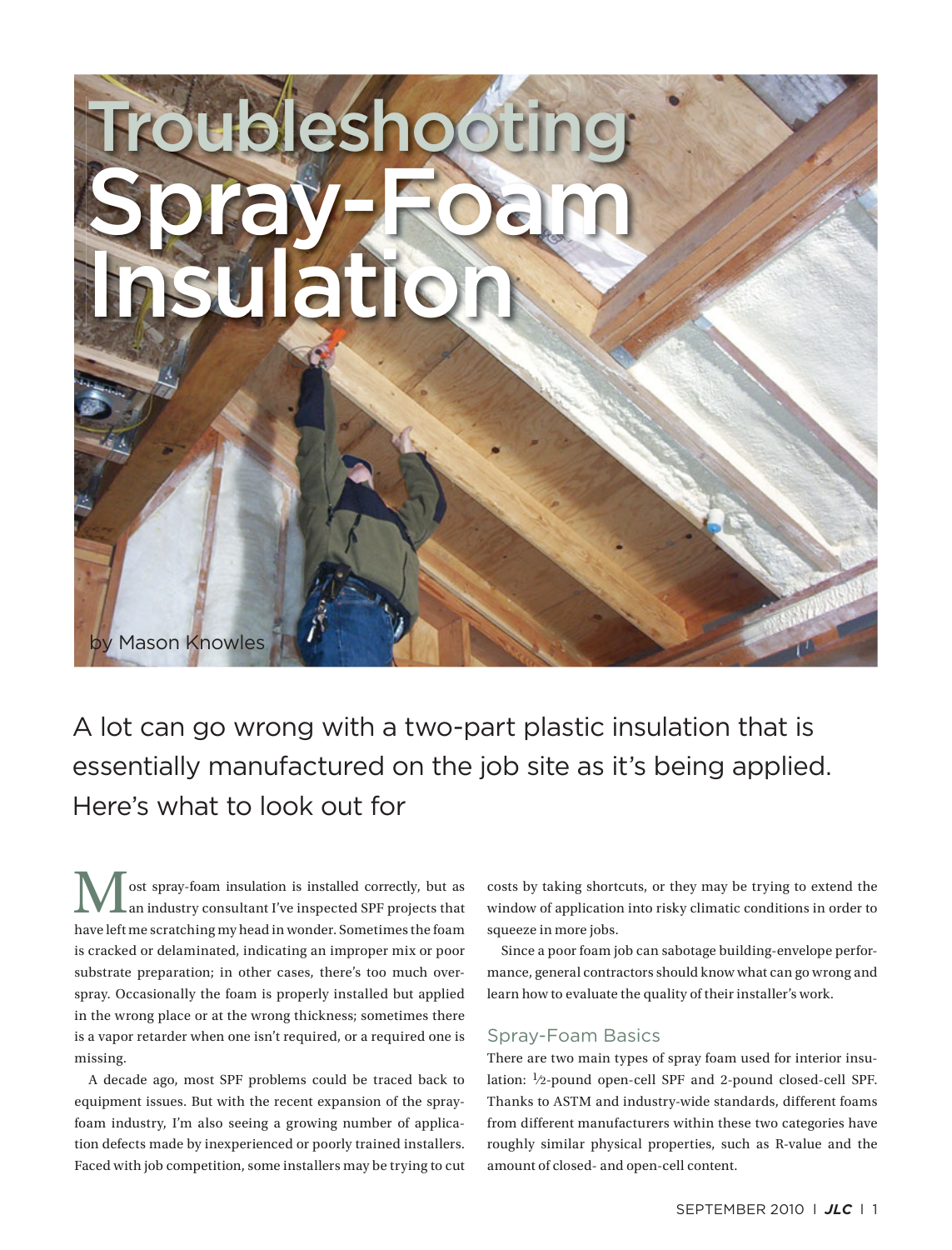A few companies also offer 1.2-pound SPF, a kind of hybrid that shares some of the characteristics of both open-cell and closedcell foam. But with no current industry standards or general code criteria for this type of foam available, installers will need to consult the manufacturers' literature, case studies, and ICC evaluation reports carefully to compare various products' physical properties and determine which is suitable for the application and meets local code requirements.

Stored in liquid form, SPF insulation consists of a petroleumbased "A" side (primarily methylene diphenyl diisocyanate) and a "B" side consisting of polyols, catalysts, fire retardants, blowing agents, and other chemicals.

*Half-pound low-density open-cell SPF*. Water is the blowing agent in low-density foam, which weighs between 0.4 and 0.6 pound per cubic foot of reacted material and expands to 100 to 150 times its liquid volume. This foam has an R-value range of 3.5 to 3.8 per inch and a vapor permeance of between 6 and 10 perms at a 3-inch application, which — according to current ICC building codes — qualifies it as a Class III vapor retarder.

*Two-pound medium-density closed-cell SPF*. Proprietary blends of HFC-245fa and water are the current blowing-agent packages used in medium-density foam, which weighs between 1.5 and 2 pounds per cubic foot of reacted material and expands to about 30 times its original volume. The foam has an R-value range of 5.8 to 6.8 per inch (depending on the blowing-agent formula) and a vapor permeance of less than 1 perm at 2 inches or more, qualifying it as a Class II vapor retarder. Unlike open-cell foam, 2-pound closed-cell foam is water-resistant and accepted by FEMA as a severe-flood-zone approved material.

*Vapor retarder*. Whether or not foam insulation requires an additional vapor retarder depends on the foam being used and its thickness, the climate, and local building codes. Closed-cell foam has a permeance averaging about 1.5 per inch, so as the average temperature goes down, more foam thickness is needed







Open-cell foam can be installed in a single pass (above left), but because of its high expansion rate it must typically be trimmed after installation, which produces considerable waste (above). Trimming usually isn't necessary with closed-cell foam, but to avoid excessive exothermic heat, it should be installed in lifts no more than  $1\frac{1}{2}$  inches thick (left).

to keep the temperature inside the wall or ceiling cavity above the dewpoint and minimize the potential for condensation inside the assembly. The IRC allows a Class III interior vapor retarder — that is, latex or enamel paint — when at least R-15 of closed-cell foam is used in a 2x6 wall in climate zones 7 and 8. (For specific requirements for other climate zones, see 2009 IRC Table R601.3.1.)

With an open-cell content of over 80 percent, which allows liquid water to enter the foam,  $\frac{1}{2}$ -pound SPF is considered a Class III vapor retarder. So, with a few exceptions, the IRC requires an additional Class II vapor retarder, such as the kraft-paper facing on batt insulation, on the warmin-winter side of open-cell foam installed in climate zones 5, 6, 7, 8, and Marine 4.

## Equipment

Good foam requires the correct combination of heat, pressure, and spraygun configuration. Getting just one of these factors wrong can result in poor cell structure and dimensional instability, leading to such problems as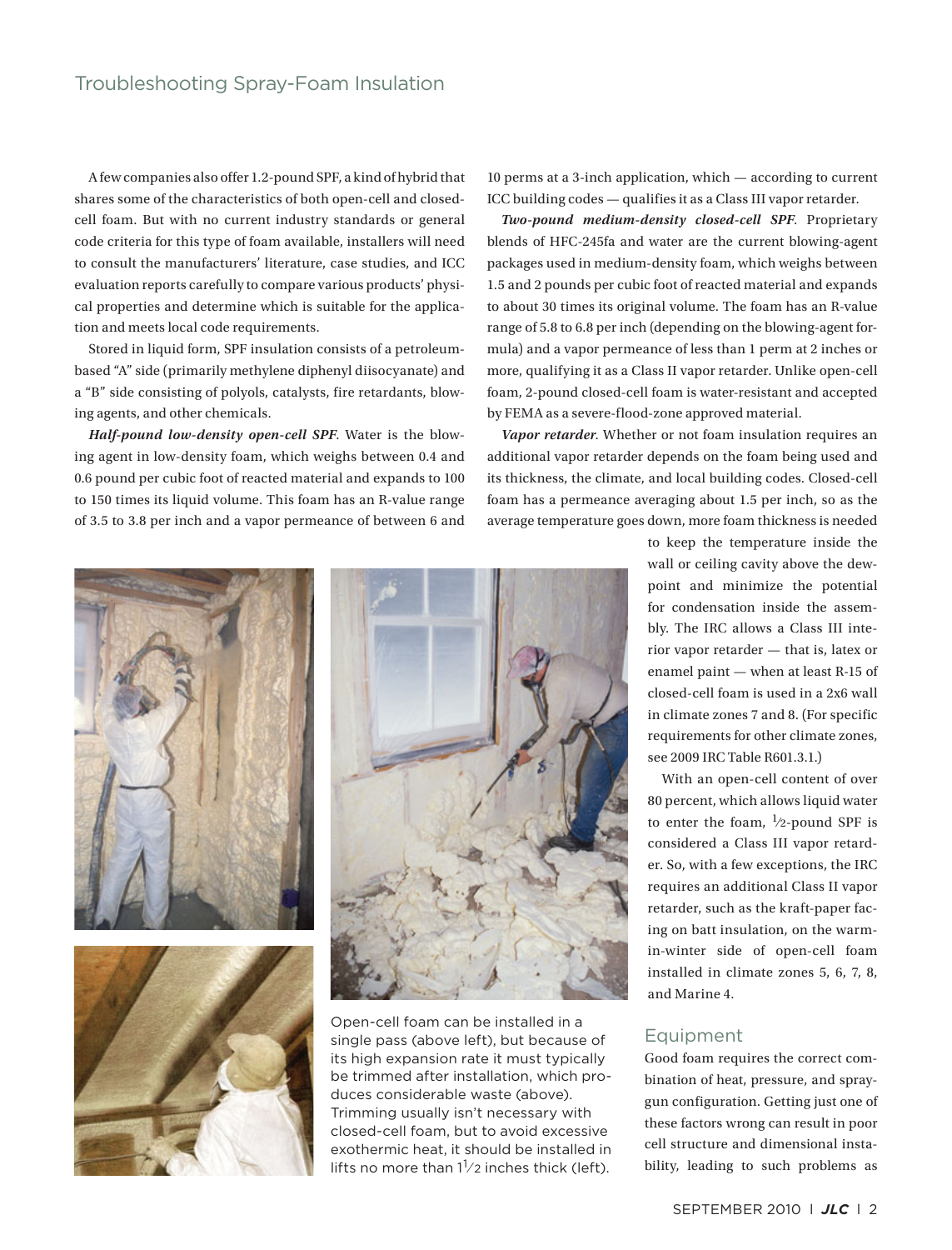shrinking and cracking, voids and fissures, and poor adhesion.

In addition, the liquid "A" and "B" components in SPF systems are designed to be mixed in a 1:1 ratio by volume (within 2 percent). Off-ratio "A"-rich foams tend to be hard, friable, and brittle, while "B"-rich foams tend to be soft and gummy and are more likely to have a high odor. Off-ratio foams can occur when the liquid components haven't been properly stored within the temperature range specified by their manufacturer — typically between 60°F and 80°F in a dry environment — or when the components are contaminated or out-of-date.

Faulty spray equipment can also lead to off-ratio foam. Sometimes, one of the two transfer pumps that send the "A" and "B" components to the proportioning pump fails, causing a crossover that can fill the spray gun and sometimes the whip hose with off-ratio or even reacted foam. If the proportioning pump fails to properly heat and pressurize the components to acceptable levels before pumping them in separate hoses to the spray gun, the foam may not get hot enough to react properly. And if the spray gun is dirty or the nozzle too large, the components won't mix well in the gun's mixing chamber when the installer pulls the trigger.

## Substrate Preparation

SPF can be sprayed on wood, concrete, metal, asphalt, foam sheathing, and other substrates. But the substrate needs to be clean and dry — "paintable" is a reasonable benchmark — for the foam to adhere well. SPF shouldn't be installed when temperature and humidity levels fall outside the range recommended by the SPF manufacturer.

*Moisture*. When a surface is wet or damp, the moisture acts as a blowing agent that reacts with the "A" side of the SPF system, resulting in off-ratio foam with poor physical properties and poor adhesion. When foam is sprayed on wet framing or sheathing with greater than 19 percent moisture content, for example, there's a risk that the foam will have poor cell structure and won't bond well when the framing dries, leading to cracks between the foam and framing. For this reason, the spray-foam industry recommends that installers measure substrate moisture content with a moisture probe before applying foam — but many of them don't.

Safe moisture content is relatively easy to determine in wood, but trickier to do in masonry. Concrete may appear to be dry yet still hold quite a bit of moisture that will be brought to the surface during foam's exothermic reaction.

Currently, the SPF industry doesn't have any specific moisturecontent recommendations for concrete, beyond allowing for a 28-day curing time if it's green. Some coating manufacturers



The author uses a Delmhorst moisture meter to measure substrate moisture content; this one (model BD 2100) has separate settings for different materials, including wood and foam insulation, and can be fitted with 6-inch-long contact pins (A). To calculate dewpoint, he uses a portable Kestrel 3000 temperature and humidity gauge (B). After installation, a simple probe confirms that the foam insulation has been sprayed at the proper thickness (C). Com-Ten's compressive-strength tester (D) is useful if there are concerns about the quality and compressive yield strength of the foam.

consider MCs as high as 85 percent acceptable for paint, but I think this number is too high for foam. To be safe, tape an 18-inch by 18-inch sheet of clear plastic to the concrete, making sure it's sealed on all four sides. If condensation appears on the plastic or if the surface of the concrete darkens after 16 hours, the concrete is too wet for foam.

An experienced installer will often just spray a small section of concrete to see if the surface becomes damp and reacts with the rising foam. If it does, he'll wait until the concrete dries out before continuing to spray.

*Temperature.* While there is some variation among manufacturers, most SPF systems are designed to be installed when substrate temperatures are higher than 55°F. A few low-temperature foams can be used in colder conditions, but they're the exception. With most foams, spraying when temperatures dip below 55°F (or below the manufacturer's recommendation) can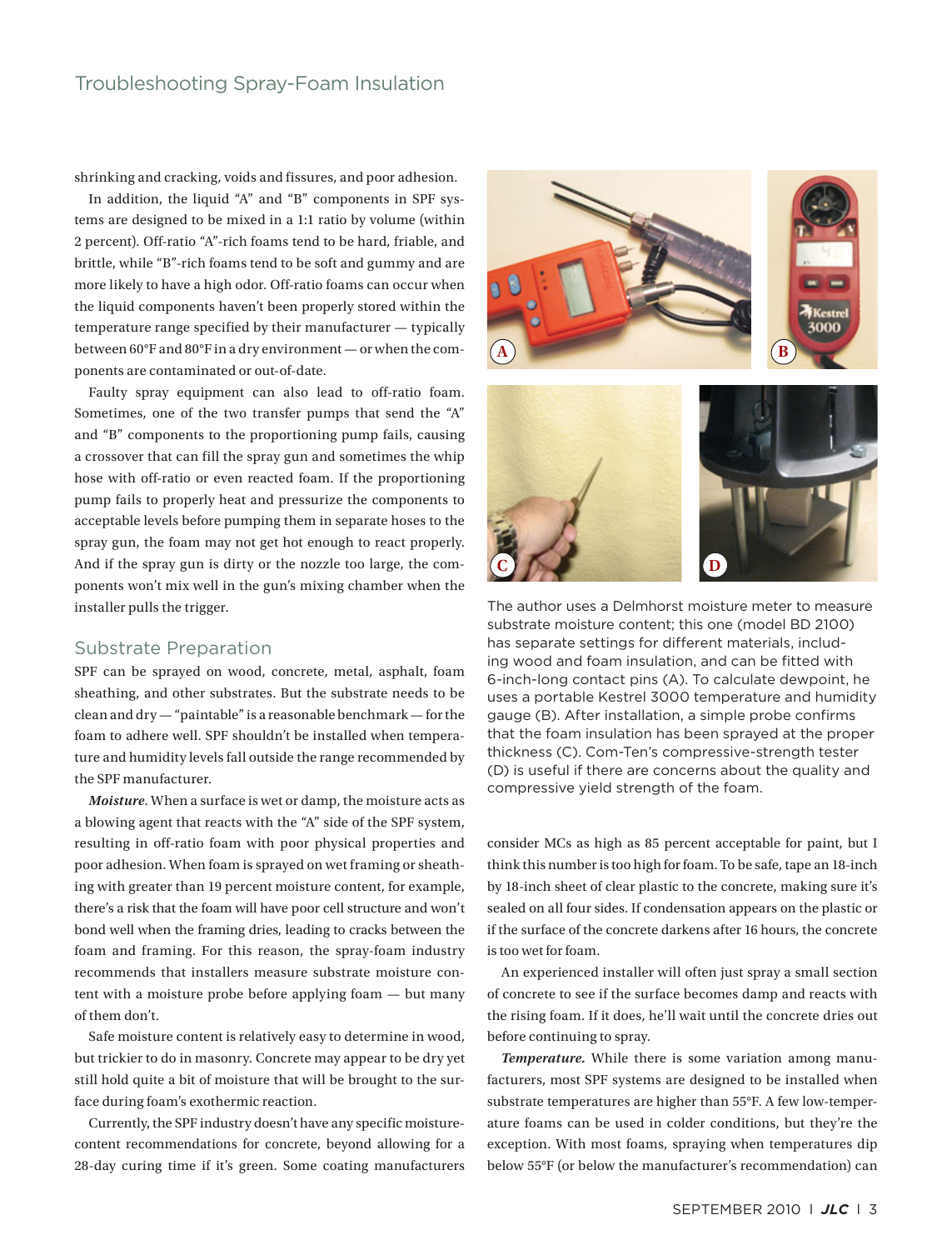# Spray-Foam Problems



▲ Excessive moisture in the substrate can act as a blowing agent. Here, 2-pound SPF was sprayed on sheathing that was wet on the left side and dry on the right side. The foam on the wet side has increased in volume, compromising cell structure and substrate adhesion.



The large ▲void and delaminated area on this core sample indicate that the low-density foam was sprayed on a substrate that was too cold.



In this example of offratio foam, the darkened layer at the top has very high compressive strength, an indication of an "A"-rich foam caused by a cold "B" side component. Equipment malfunctions can also lead to off-ratio foam.



▲ Excessive exothermic heat can actually scorch foam, as shown here, and in extreme cases cause it to catch on fire.



▲ Cracks, fissures, and voids in closed-cell foam indicate either a poor mix or excessive lift thickness.



High exothermic heat can also cause blowholes and discoloration in closed-cell foam.



Closed-cell ▲foam was sprayed too thickly into this stud bay and has shrunk away from the framing as a result of exothermic heat build-up. The foam should be removed and replaced.



▲ This foam has pulled away from the truss chord due to excessive exothermic heat. Closed-cell foam should be installed in lifts that measure less than 2 inches thick, and with enough time between lifts to allow exothermic heat to dissipate.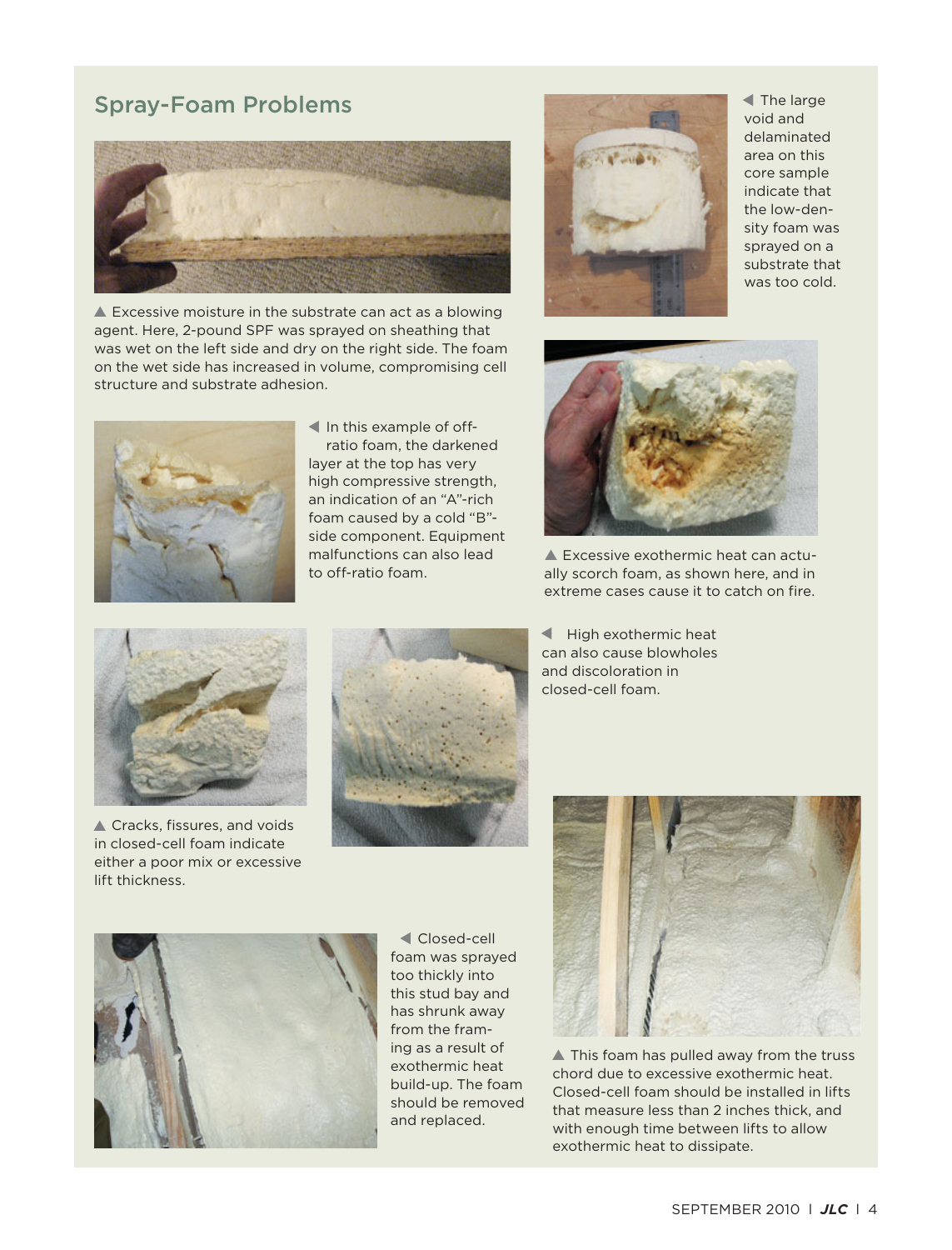lead to the formation of a high-density shellac-like coating on the surface of the substrate that reduces the adhesive quality of the foam. In some cases, the foam can actually separate from the substrate, because of the difference in temperature between the two materials.

*Humidity.* When relative humidity levels are high, moisture can combine with the liquid components of rising foam and affect the foam's cell structure. To avoid problems like low density, low compressive strength, and too many open cells, foam shouldn't be sprayed when the ambient temperature is within 5°F of dewpoint. Since dewpoint is based on relative humidity and air temperature and can vary widely over the course of a day, these conditions should be measured and recorded a few times daily with a humidity and temperature gauge, such as a Kestrel 3000 (800/891-8493, kestrelmeters.com).

## Application

Once spraying begins, it's a good idea to check foam regularly for quality, thickness, and yield, particularly when temperatures are cool or the humidity high. Quality-control samples — taken periodically during the job by either the installer or the GC can indicate problems with foam thickness, adhesion, and cell structure, and can help document that a foam installation meets specifications.

*Lifts for closed-cell*. To avoid problems, closed-cell foam should be installed in lifts less than  $1\frac{1}{2}$  inches thick, with breaks of about 10 to 15 minutes between lifts to allow exothermic heat to dissipate. A certain amount of exothermic heat is needed to properly cure SPF foam, but excessive heat can result in cracks and shrinkage. Unusually strong odors after foam application can be an indication of this problem.

A good rule of thumb is to size the spray gun's mixing chamber and nozzle so that passes overlap by more than 60 percent. This will allow the foam to grow at a uniform rate from one side to the other during a lift. When spraying studwall and ceiling cavities, for example, the installer should picture-frame the cavity, allow the foam to set a few minutes, and then fill in the middle, spraying parallel to the direction of the studs.

On a masonry wall, an experienced installer should be able to spray 2 or 3 inches of closed-cell foam in two or three lifts within  $a^{1/4}$ -inch tolerance. In framing cavities, the variation is typically greater due to the thicker application against rafters or studs.

*One shot for open-cell*. Half-pound SPF is typically installed in a single lift, starting at the bottom of a studwall or ceiling cavity and working up. To prevent gaps and voids, hard-to-reach areas or spaces behind the studs are usually picture-framed first.

You can expect considerably more thickness variation with

open-cell foam due to its greater expansion rate. A  $\frac{1}{2}$ -inch tolerance when spraying 3.5 to 5.5 inches of foam would be considered exceptional, while a more typical  $\frac{1}{2}$ -pound foam installation would have a  $3/4$ -inch to 1-inch tolerance between studwall cavities. As a result, trimming is usually necessary after the foam has been sprayed.

*Job-site protection.* SPF insulation can drift a few hundred yards on a windy day if the doors and windows have been left open, and it sticks tenaciously to any surface it lands on. Therefore, every job should have a comprehensive overspray plan that includes careful masking and the removal of any items in the immediate vicinity that might be damaged by overspray. And since the fumes and mist produced by an installation can be harmful, SPF contractors are responsible (per OSHA regs) for a written respirator plan for employees, and for a safety plan that protects all nearby occupied areas and prevents nonworkers from entering the work area during spraying. (GCs are responsible for a safety plan as well.)

Fumes and mist usually dissipate within a few hours to a few days, depending on the amount of ventilation available. Since off-spec foam can create odors that linger much longer, any odors that last longer than a week may indicate a problem with the foam and should be investigated.

# What to Look For

Ideally, every completed SPF installation should be inspected, by a manufacturer's representative, an owner's representative, or a third-party inspection company. (For a list of inspectors accredited by the Spray Polyurethane Foam Alliance, call 800/523-6154 or go to sprayfoam.org.) With the cost of a third-party inspection on most residential projects ranging from \$1,000 to \$2,500, the most realistic option for a GC with an already-stretched insulation budget is to request an inspection by the SPF manufacturer's or supplier's rep — especially if there are any concerns about the quality of the insulation sub's work.

When I inspect an SPF installation, my inspection report includes the name of the material supplier, the type and product number of the foam, the lot number, the specified thickness, photos, and a sketch of the sprayed areas. I measure and record foam depths at a minimum of 15 locations to verify that the contractor met thickness requirements and to evaluate his ability to uniformly install the foam. I also examine the foam quality and look for problems like poor adhesion, density irregularities, and voids, cracks, or gaps in the foam.

*Cell structure and quality*. Foam should have a consistent cell structure without significant color changes, cell deformation, or other anomalies. Dark or scorched areas in the middle of the